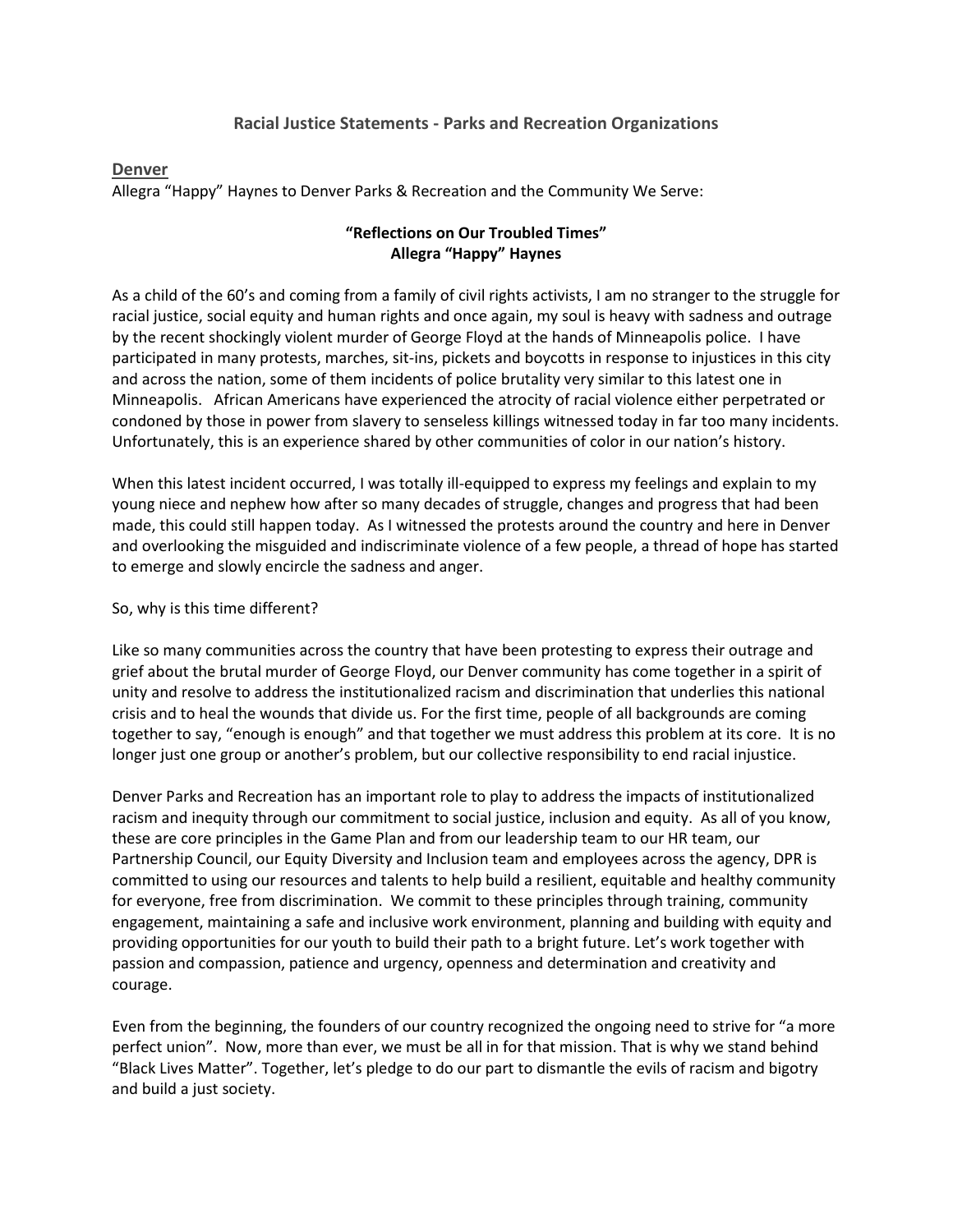# **NRPA Statement in Response to Recent Incidents of Racism in Communities Across the Country**

# **(May 29, 2020)**

Kristine Stratton, president and CEO of the National Recreation and Park Association (NRPA) issued the following statement regarding the recent incidents of racism in communities across the country:

"The recent high-profile incidents in Minneapolis, Minnesota, Glynn County, Georgia, and New York City, bring to light the urgent need for real and substantive dialogue about systematic inequality and racial bigotry facing people of color in communities throughout the United States. I believe park and recreation professionals, who champion inclusiveness, fairness and social equity, share my sentiments when I say society has no place for racism, intolerance or divisiveness. It saddens me that during a time when we should be coming together as a unified nation to keep one another healthy and safe in the midst of a global pandemic, racial bias threatens to sow further division among people across multiple communities, and more importantly, endanger the lives of our family members, neighbors and loved ones. The goal of parks and recreation is about making parks and green spaces accessible to all, regardless of race, gender, religion or socioeconomics.

Watching the events unfold in the city of Minneapolis as a result of the tragic death of George Floyd necessitates broader discussions about our collective differences and challenges regarding race and culture, the changes that must be made moving forward, and what we can do as a park and recreation community to create the solutions that will help us heal as a country and overcome our pain and prejudices.

In the case of the [Central Park incident,](https://www.nytimes.com/2020/05/27/nyregion/amy-cooper-christian-central-park-video.html) not only was it an example of a white person threatening a black person with a racist action, it reflected a fundamental breakdown in the social contract park patrons have, where patrons can help each other maintain social order and mutual respect for one another, so that all may enjoy our public spaces. Especially now, in the era of COVID-19 that has claimed more than 100,000 lives, what does the new social contract look like, and how can we help people understand that our spaces are for everyone and must be shared in mutual trust?

Moreover, we know that parks have not always been welcoming to people of color. In 2017, NRPA started the **[Parks for Inclusion](https://www.nrpa.org/our-work/partnerships/initiatives/parks-for-inclusion/parks-for-inclusion-about/)** project with the goal of helping our field take a holistic look at inclusion and work toward creating parks and programs that truly welcomed and included patrons from all walks of life. The [Parks for Inclusion](https://www.nrpa.org/contentassets/e386270247644310b06960be9e9986a9/park-recreation-inclusion-report.pdf)  [Report](https://www.nrpa.org/contentassets/e386270247644310b06960be9e9986a9/park-recreation-inclusion-report.pdf) produced in 2018 reflected some hopeful trends, but also a great deal of work that still remained. Insufficient funding was cited in the report as the primary reason that agencies have not been able to make more progress, and we know that our current financial crisis is not helping in that regard. Nonetheless, there is progress that we can make together to support inclusive spaces — parks for all — even with constrained budgets.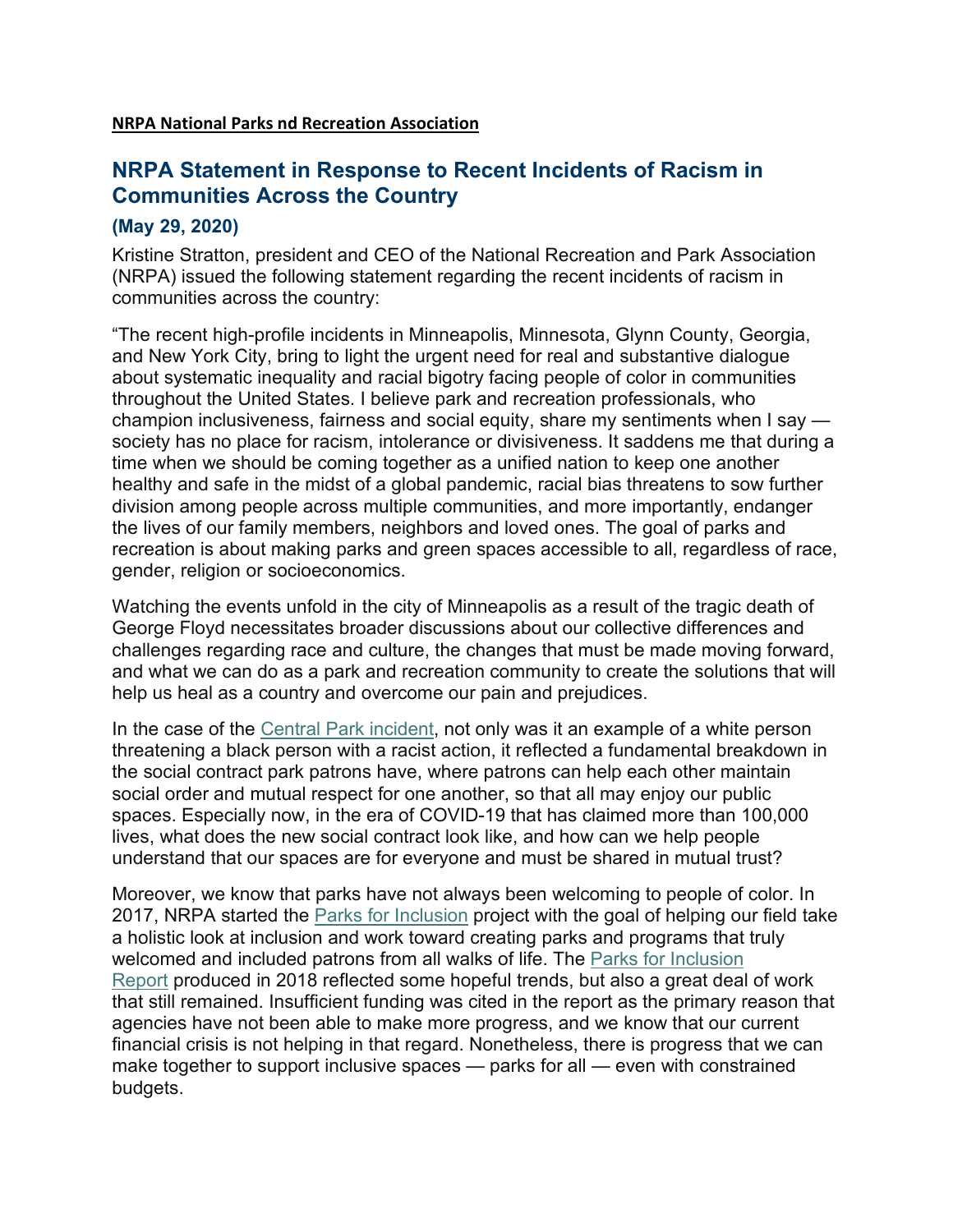It has never been more important for our industry to be a leading voice for social equity and inclusion. Our communities are visiting our public spaces in record numbers to find the physical and mental health solutions that parks and recreation uniquely provide. We are in the community building business — in the business of creating joy and supporting health and well-being. As we follow our path to recovery, let's make sure we are opening our spaces and rebuilding our programs in service of our fundamental belief that everyone deserves a great park."

# **Philadelphia Statement on Racial Justice**

Dear PPR team,

Thank you for all you continue to do for our city especially all those working hard to plan for a safe and fun summer.

As you know, this week Mayor Kenney signed an executive order designating today, Friday, June 19th, a city holiday, for the observation of *Juneteenth*, which *celebrates the end of slavery* in the United States.

Juneteenth commemorates June 19, 1865, the date when Union troops arrived in Galveston Bay, Texas to announce to the enslaved people there that they were freed. The troops arrived *two and a half years after* the Emancipation Proclamation was signed by President Lincoln, and maintained a presence in Texas to ensure and enforce emancipation among slaveowners throughout the state.

Juneteenth is not just a momentous day for Black Americans. *It is a momentous day for all Americans, and all Philadelphians.* As we commemorate Juneteenth, we all have the opportunity to consider how we will mark this day. For me personally, I intend to reflect on the governmental systems that allow inequities to persist, and look for opportunities to do better - for our team and the residents we serve.

As we reflect, it is important to acknowledge the history of racism in our public spaces, from segregated public pools to inequitable access to green spaces. And, we must also look inward, recognizing that *we can do better to recruit, hire, develop, and promote Black talent.*

I remember my first meeting with Program District Managers four years ago, and realizing that there was only one Black person in the room. I remember seeing the list of Recreation Leader Trainees three years ago and realizing the majority of those reachable on that list were white. I recall a situation when a very well-respected Black person was removed from a promotional list and said they felt as soon as they walked into the interview for that position- that they weren't what the hiring panel was "looking for". I've had very difficult conversations with staff who feel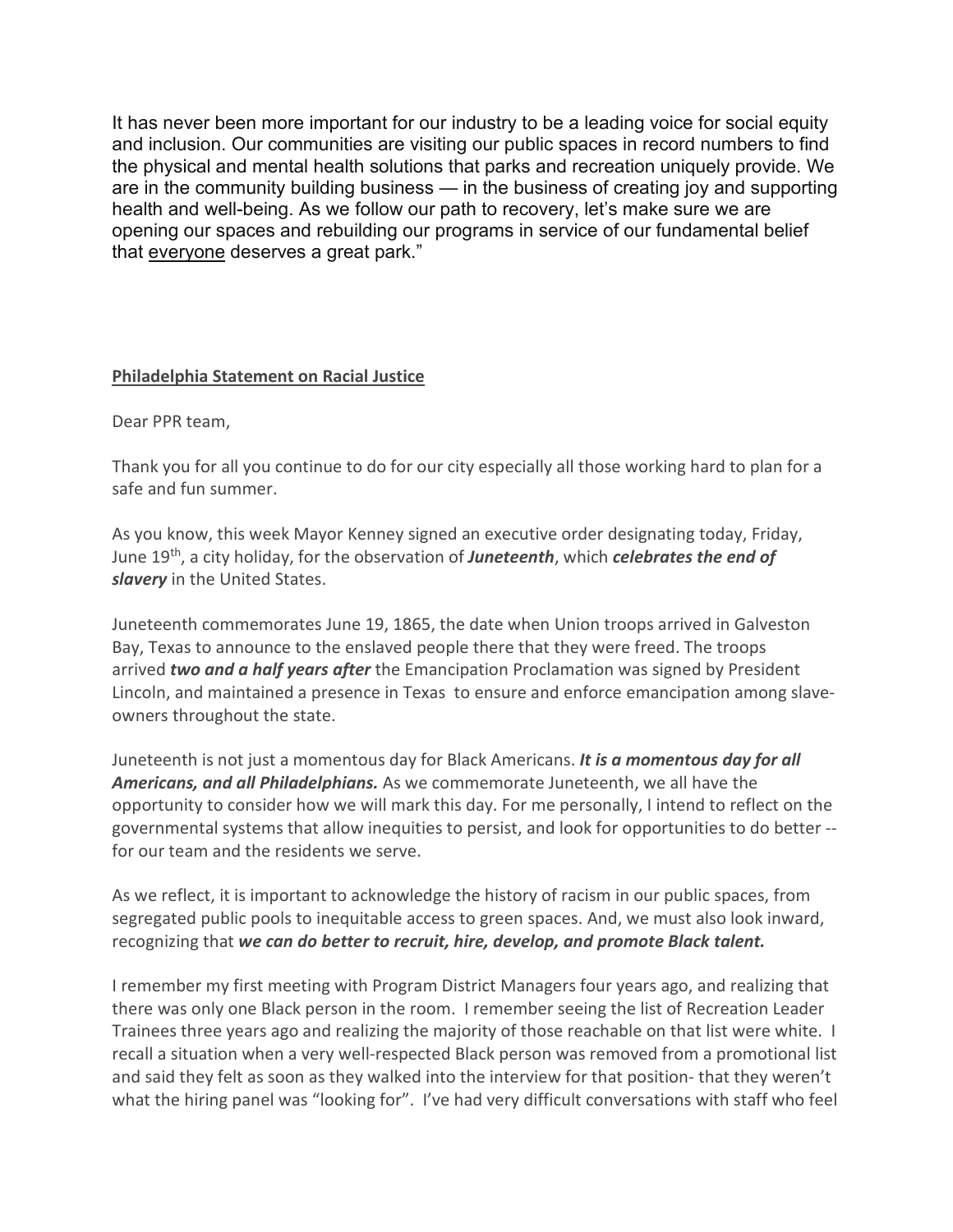they have been treated unfairly due to their race by supervisors and/or colleagues. And likewise, I've had very difficult conversations with community members who felt they were mistreated by staff because of racial prejudice.

I want to acknowledge that we have made some *good and meaningful progress* in improving a biased culture that exists in Parks and Rec. Working within the civil service process, we completely changed the hiring for new recreation leaders with great success for people of color, and we're working on similar changes for other positions. We've created more forums for open dialogue and discussion, and are exploring how to include anti-racism training into mandatory professional development for staff.

I also want to acknowledge that core to our mission and history at Parks and Rec is our work and engagement with diverse and traditionally under-represented communities, and that we have *so many staff*- quintessential public servants- who have committed their professional lives to serving all Philadelphians.

All of this considered, however, *there is so much more work to do*. And we cannot rest until we achieve the racial equity that our Black colleagues deserve because *Black Lives Matter…period.*

As the leader of Philadelphia Parks and Recreation, I remain committed to having honest and open discussions- followed by concrete action- to address the racial disparities that have plagued our department for too long.

I also call on each of you to recognize our individual roles in upholding the City, and the department's values of equity and inclusion. The news headlines from just this week highlight individuals and groups associated with public service in the city acting outside of our shared values. This behavior has no place in our work.

Today I hope you join me to stand in solidarity with our Black colleagues and friends and in memory of the *countless Black lives lost to injustice and brutality.* 

May this Juneteenth be a chance for reflection and healing for each of you.

Best, Kathryn

Kathryn Ott Lovell Commissioner Philadelphia Parks and Recreation 215-683-3666